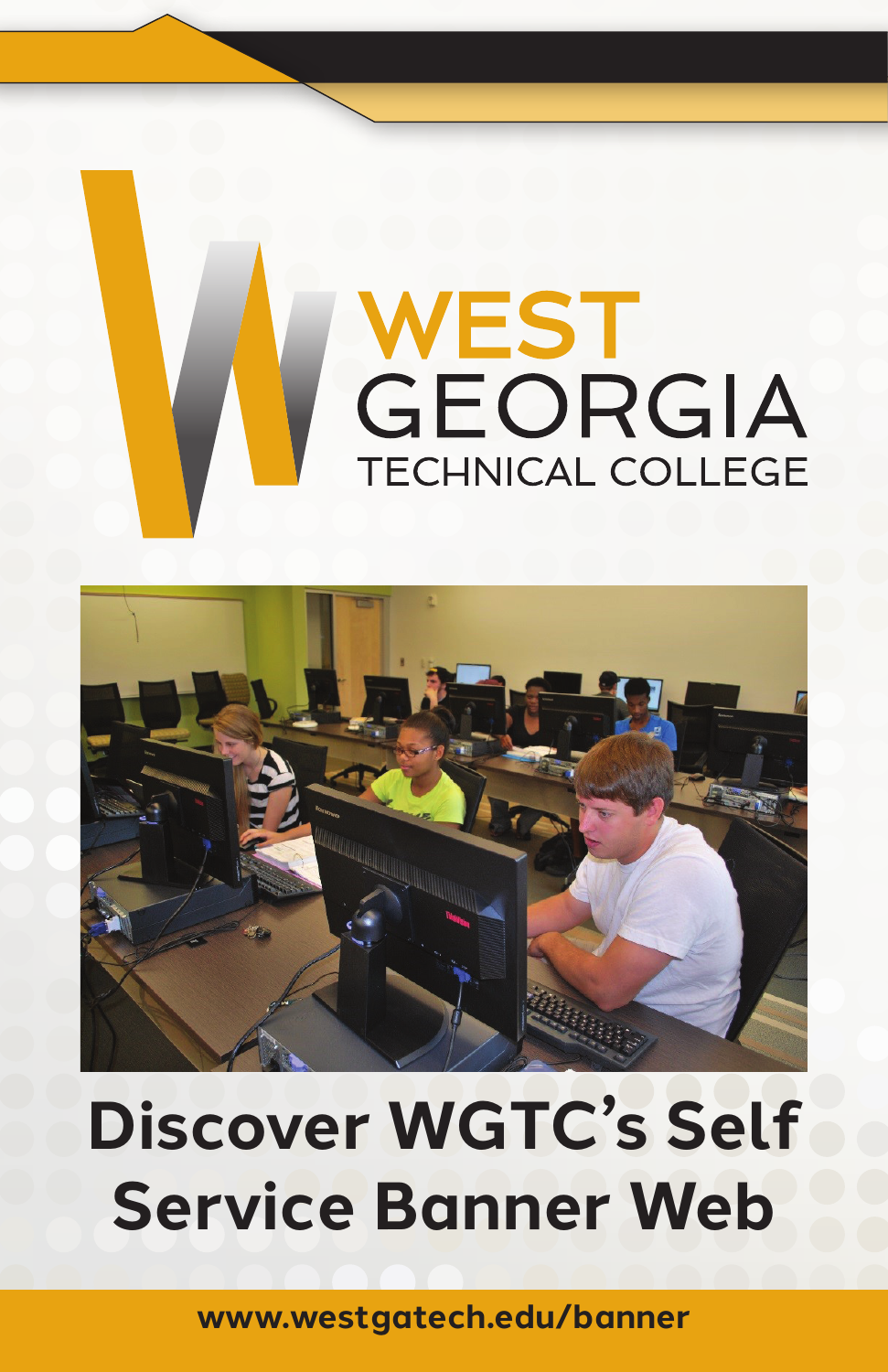## **Customer Support Services**

Monday – Thursday, 8 a.m. – 7 p.m. Friday, 8 a.m. – noon

#### **Admissions**

www.westgatech.edu/admissions admissions@westgatech.edu 1.844.280.0100

#### **Student Advising Center**

www.westgatech.edu/student-advising advising@westgatech.edu 1.855.277.2384

#### **Registrar**

www.westgatech.edu/registrar registrar@westgatech.edu 1.855.253.7344

#### **Financial Aid**

www.westgatech.edu/financial-aid financialaid@westgatech.edu. 1.855.286.3462

#### **Veterans Educational Benefits (VA)**

www.westgatech.edu/veterans-programs VAresources@westgatech.edu 678.664.0564

#### **Workforce Innovation and Opportunity Act (WIOA)**

*Economically disadvantaged students or dislocated workers may receive financial assistance if eligible for WIOA funding.* 770.830.2202 or 706.756.4653 – Carroll, Coweta, Heard, Meriwether, and Troup County 770.824.5246 – Haralson County 770.806.2020 – Douglas County

#### **Accessibility Services**

*Students may request assistance with accommodations for a disability or academic or economic need.*  www.westgatech.edu/accessibility special.population@westgatech.edu 770.824.5241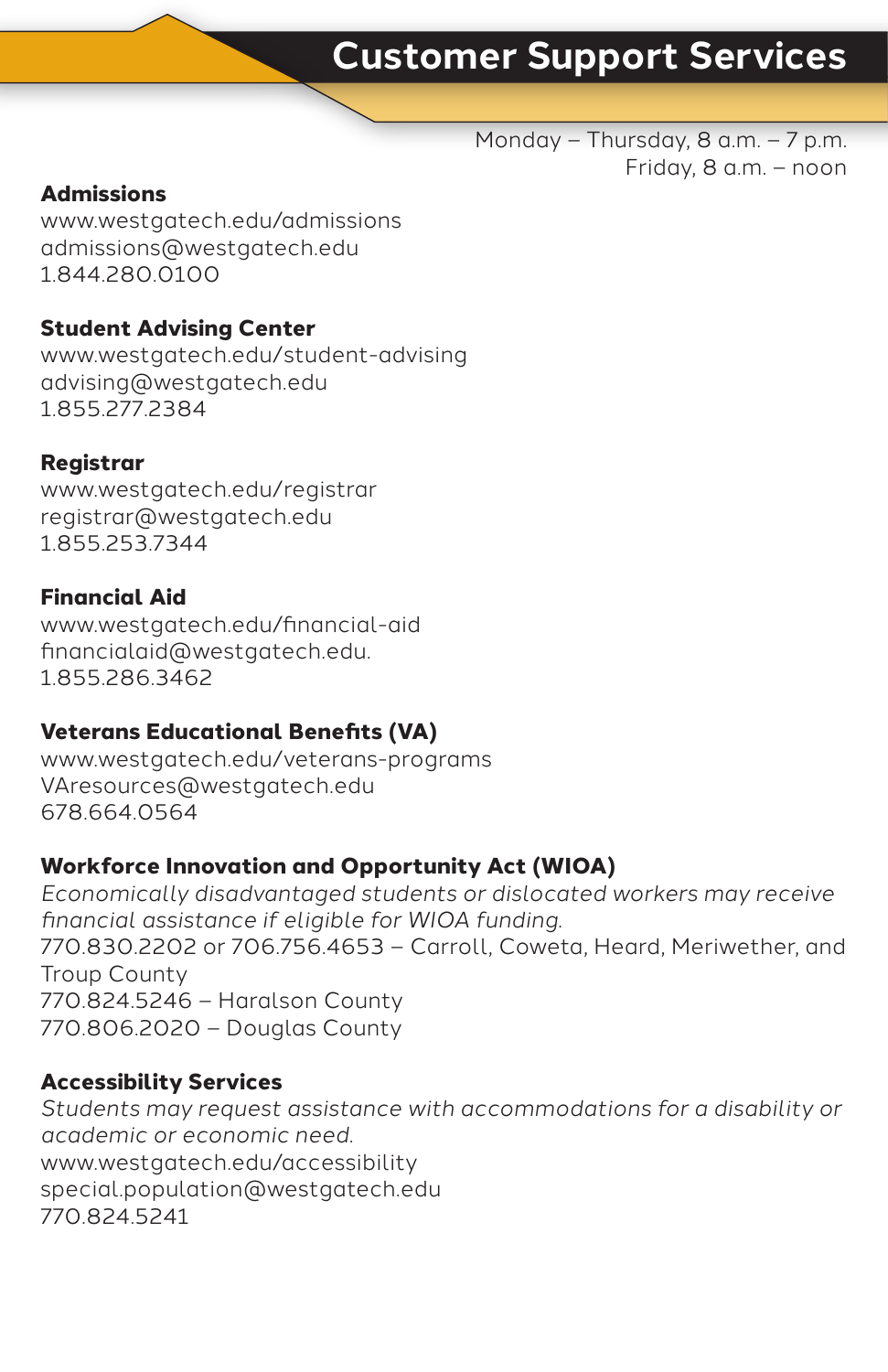Monday – Thursday, 8 a.m. – 7 p.m. Friday, 8 a.m. – noon

#### **Career Services Center**

*The Career Services Center assists students in finding part-time employment while enrolled at WGTC and full-time employment after graduation.* www.westgatech.edu/jobweb/ dawne.white@westgatech.edu 770.824.5245 or 706.756.4628

#### **Student Technical Support**

*For assistance with a student email account, Self-Service Banner Web or Blackboard, complete a Helpdesk Request at*  www.westgatech.edu/help-desk

#### **Student Life**

*The Office of Student Life works with the Student Government Association, athletic teams, several student organizations and other members of the college community to develop and implement social, educational and community-oriented programs.*  www.westgatech.edu/student-life studentlife@westgatech.edu 770.537.5722

#### **Student Success Services**

*Student Success Services connects students to resources they need to be academically successful. Services include tutoring and mentoring.* www.westgatech.edu/student-success wgtcsuccess@westgatech.edu 706.756.4678

#### **Business Office**

*Student account information may be viewed and paid online through Self-Service Banner Web or by visiting or calling a Campus Cashier.*

| Carroll Campus  | 770.836.4743 |
|-----------------|--------------|
| Coweta Campus   | 770.755.7837 |
| Douglas Campus  | 770.947.7209 |
| LaGrange Campus | 706.756.4659 |
| Murphy Campus   | 770.537.5701 |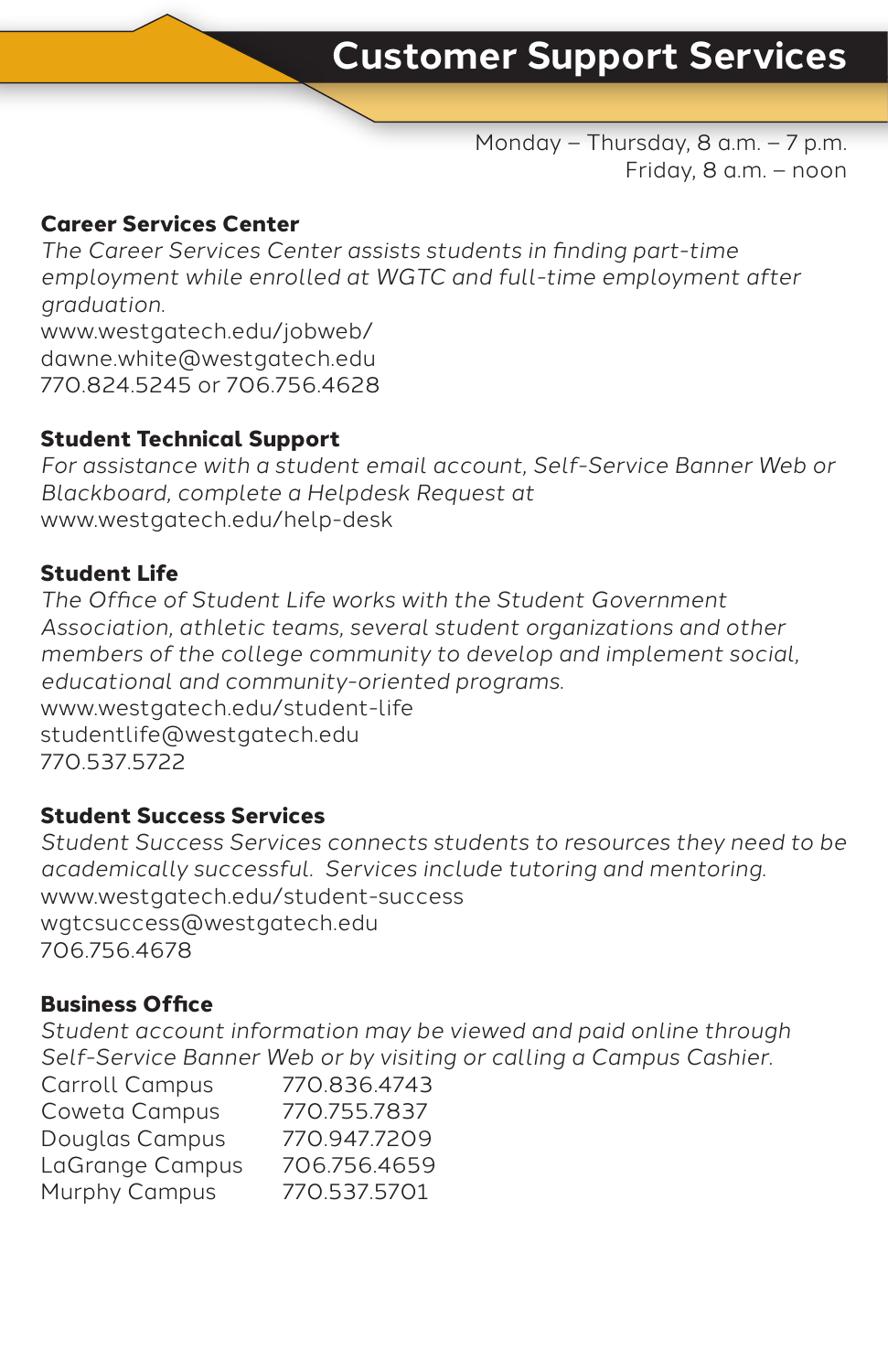Monday – Thursday, 8 a.m. – 7 p.m. Friday, 8 a.m. – noon

#### **Library Services**

*Hours: Monday – Thursday, 7:30 a.m. – 9 p.m., Friday, 7:30 a.m. – noon* www.westgatech.edu/library Carroll Campus 770.836.4711 Coweta Campus 770.755.7844 Douglas Campus 770.947.7238 LaGrange Campus 706.756.4557 Murphy Campus 770.537.6066

#### **Campus Bookstores**

*Hours: Monday – Thursday, 8:30 a.m. – 7 p.m., closed on Friday Book purchases may be made at any time online at www.westgatech.edu/online-bookstore* www.westgatech.edu/bookstore Carroll Campus 770.836.6702 Coweta Campus 770.755.7843 Douglas Campus 770.947.7229 LaGrange Campus 706.756.4611 Murphy Campus 770.537.5732

#### **WGTC Campus Police**

*The WGTC Campus Police provide awareness of campus safety and encourage college-wide participation in daily crime prevention efforts. The Campus Police are on-duty whenever classes are in session.* Phone 1.855.579.4357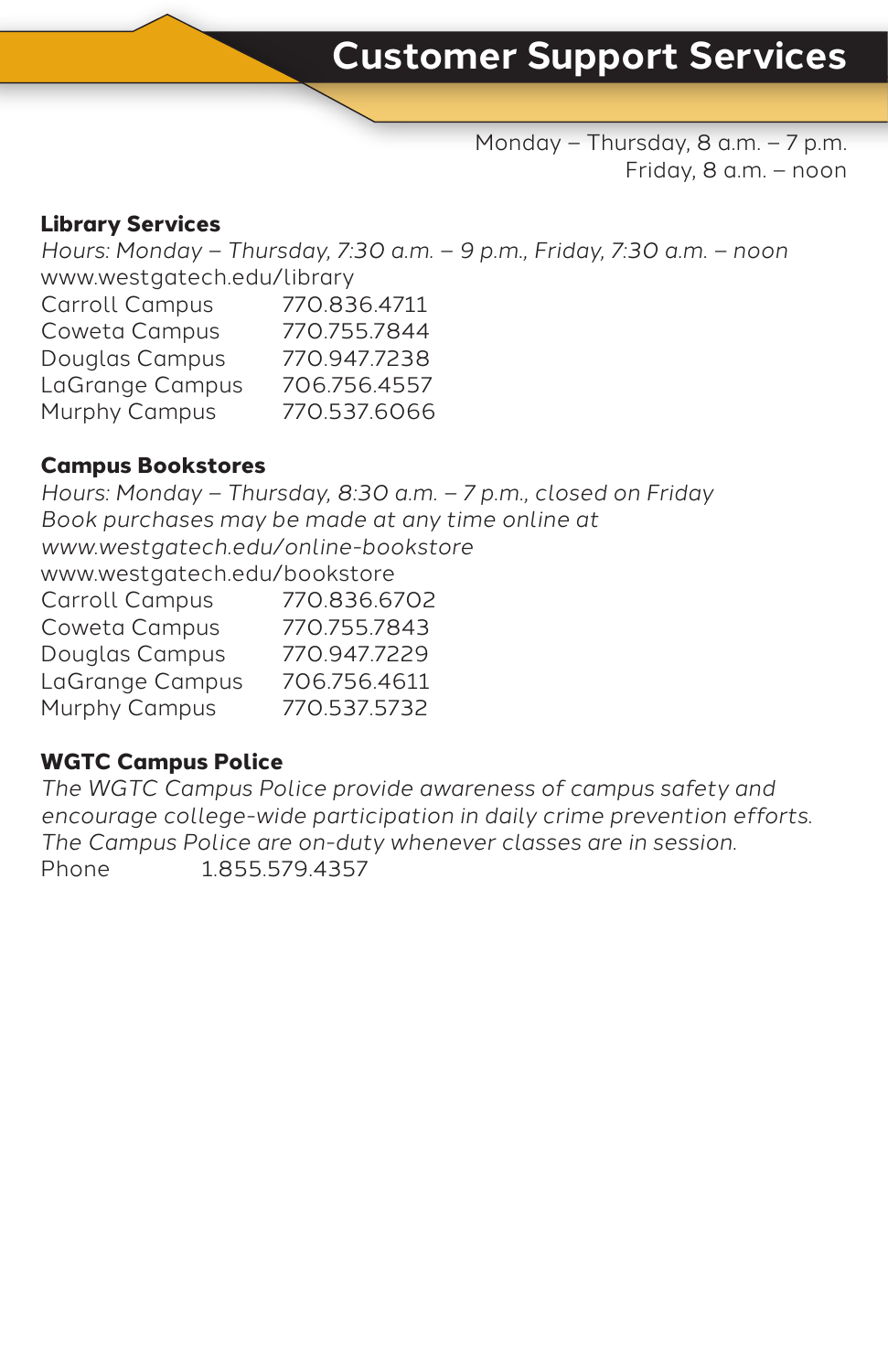# **Table of Contents**

| How Do I Access Self Service Banner Web?6 |
|-------------------------------------------|
|                                           |
|                                           |
|                                           |
|                                           |
| Drop/Add/Withdraw Procedures 9            |
|                                           |
| Financial Aid Requirements 10             |
|                                           |
| Financial Aid Authorization 11            |
|                                           |
|                                           |
|                                           |
|                                           |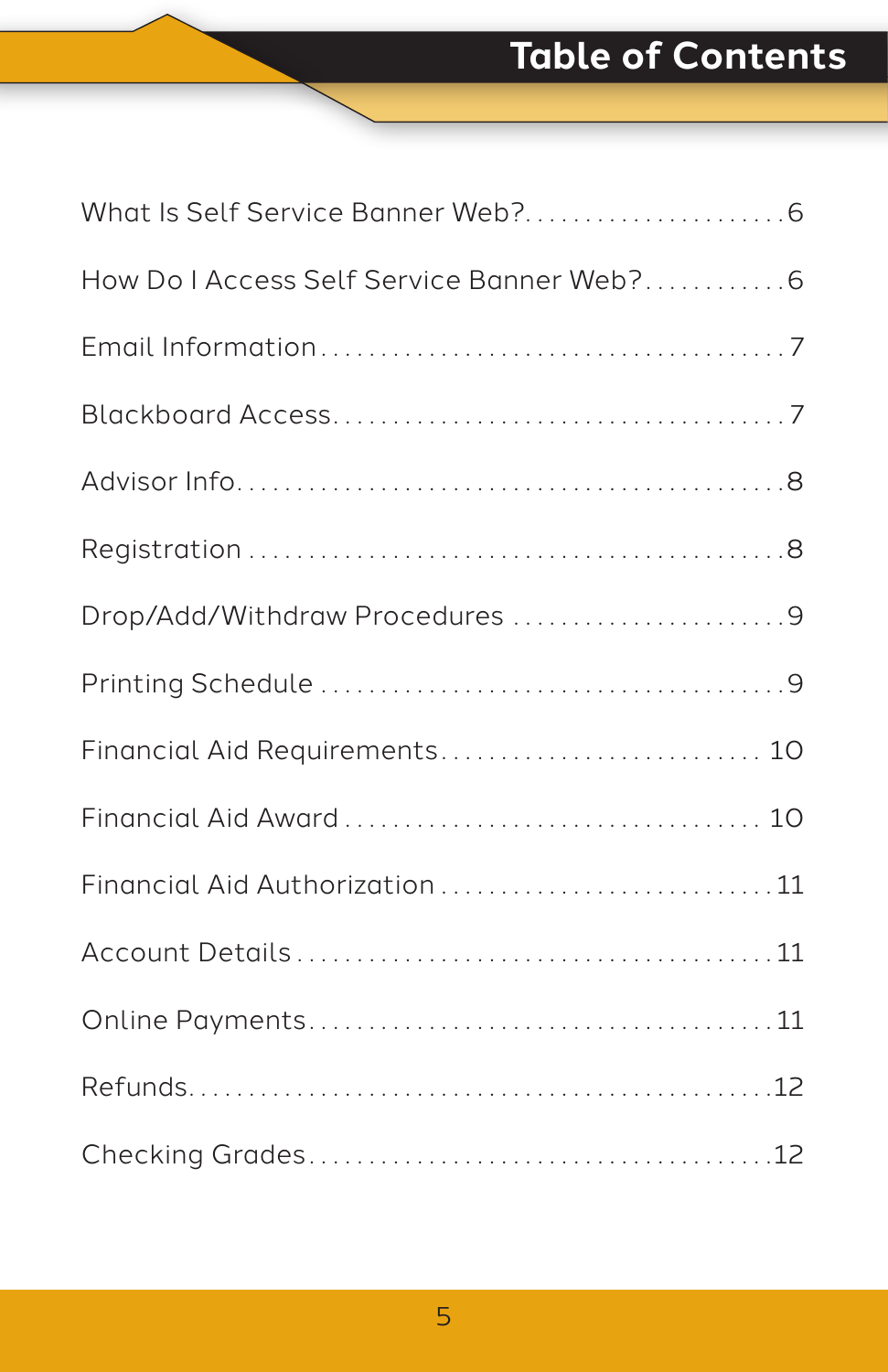### **What is Self Service Banner Web?**

Self Service Banner Web is an online tool that allows you to manage your personal and academic information at West Georgia Technical College.

### **Features for Students:**

- **View class schedules**
- Register online
- Pay for classes online
- Add or drop a class
- **Check fees for classes**
- **Obtain email user name**
- **Check your grades**
- **•** Request transcripts
- View holds
- **•** Look up your financial aid eligibility
- Check your financial aid award information

### **How do I Access Self Service Banner Web?**

Self Service Banner Web can be accessed online at www. westgatech.edu/banner. Your Student ID number will serve as your User ID, and your PIN is your six digit date of birth (MMDDYY). You will be required to change your PIN upon successful login to a six digit pin number and enter a security question and answer.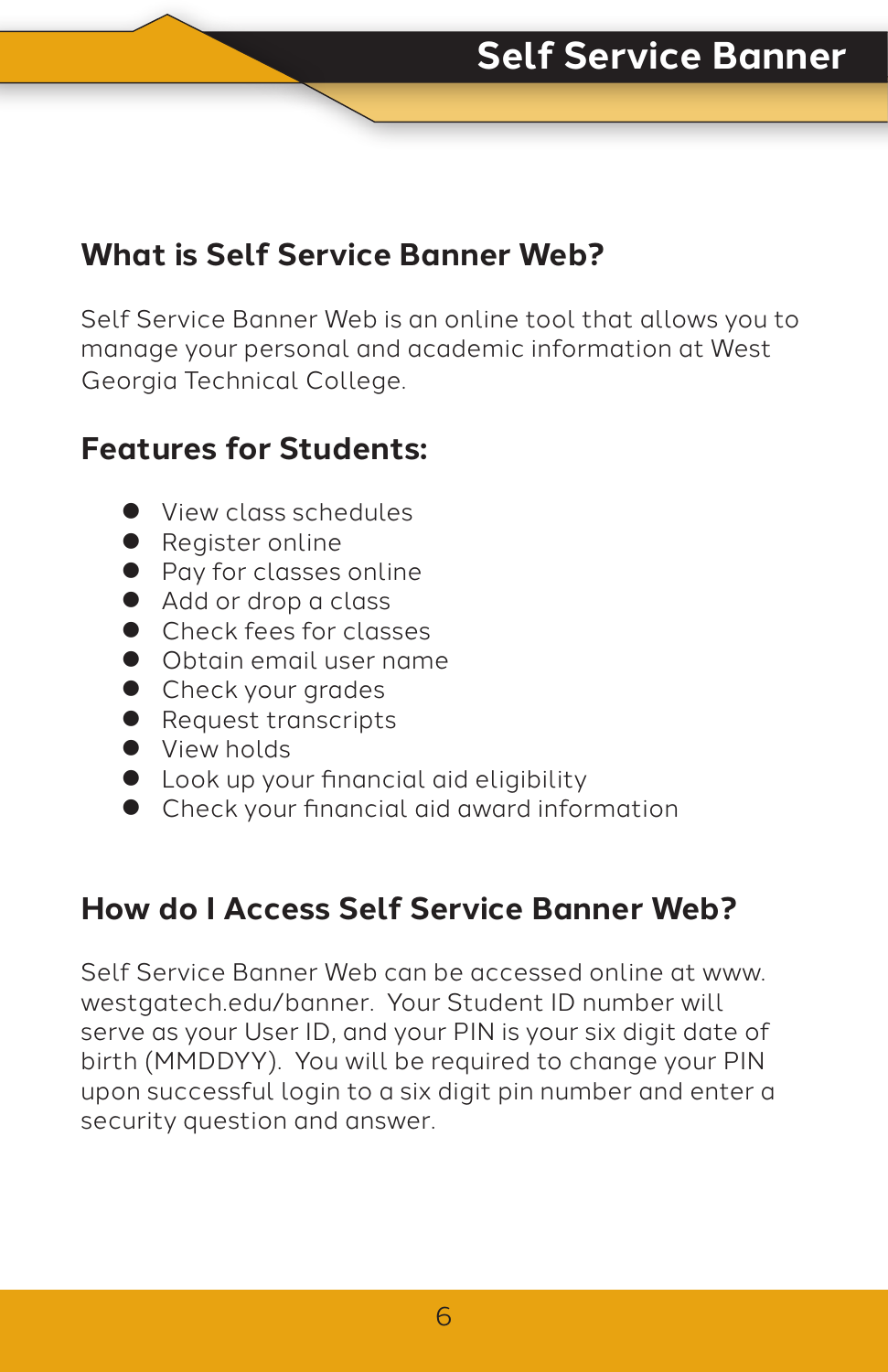### **What Is My Email Username?**

- Login to Self Service Banner Web at www.westgatech. edu/banner *(First time users may wish to review the 'First-Time User' Tutorial listed under login)*
- **•** Select Personal Information
- **•** Select 'View Email Address' (available 24 hours after registration)
- $\bullet$  Make a note of your student email address. Your email user name is the information prior to the '@' sign. Example: jdoe4@student.westgatech.edu. Your user name would be jdoe4.
- **•** Exit Self Service Banner Web to close your session.

### **How Do I Access Email?**

- **•** Go to www.westgatech.edu/banner
- Select Student Email Login
- Your Initial password is your 8-digit date of birth (MMDDYYYY).
- **View Google Apps Quick Start Guide for further information.**

#### **How Do I Forward Student Email?**

- **•** After logging into student email, click on the gear icon in the top right of the screen. Select Settings.
- **•** Under the word "Settings" click the words "Forwarding and POP/IMAP."
- The first button on the screen will allow you to add a forwarding address.

### **How Do I Access Blackboard?**

- Go to www.westgatech.edu/banner
- **•** Select Blackboard Learn Login (https://westgatech. blackboard.com)
- Enter your username password (26\_+ student ID)
	- Username is 26 9xxxxxxxx
	- Password is 26 9xxxxxxxx

*For Email and Blackboard questions and support, submit a request at www.gvtc.org/bblearnsupport/WestGeorgiaTechnicalCollege.aspx*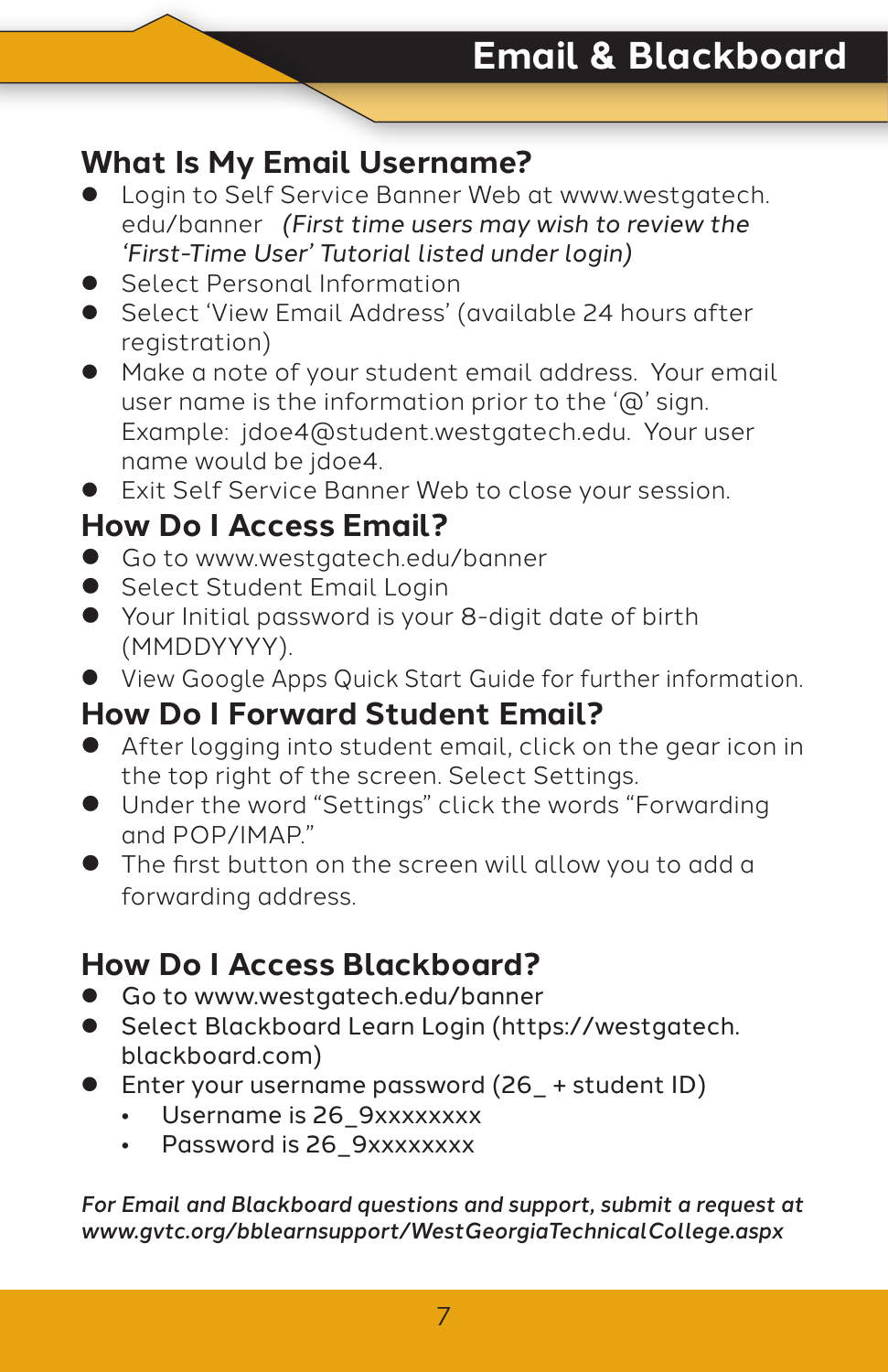### **Who is My Advisor?**

- **•** Login to Self Service Banner Web at www.westgatech. edu/banner
- Select Student Services & Financial Aid
- Select Student Records
- Select View Student Information
- Select Term from drop down menu
- Your Primary Advisor will be listed at the bottom
- See the Faculty/Staff directory on the WGTC website for advisor's contact information.

### **How Do I Register Online?**

- **•** Login to Self Service Banner Web at www.westgatech. edu/banner
- Select Student Services & Financial Aid
- Select 'Registration'
- Select Add/Drop/Withdraw Classes
- Select Term from drop down menu
- Choose Class Search option at the bottom of screen
- Choose the Subject, Enter in the Course Number (if known), and any other criteria that might apply (i.e. Campus, Part of Term, Days, etc.)
- Select Class Search
- **•** Use the check boxes to indicate which classes you wish to add. If there is a "C" in place of the check box, the class is closed.
- Scroll to the bottom of the page and select Register
- Verify \*\*Web Registered\*\* in Status column of the Current Schedule. This will indicate that you have successfully registered for the course(s).

Please contact your advisor if you receive any errors during the registration process.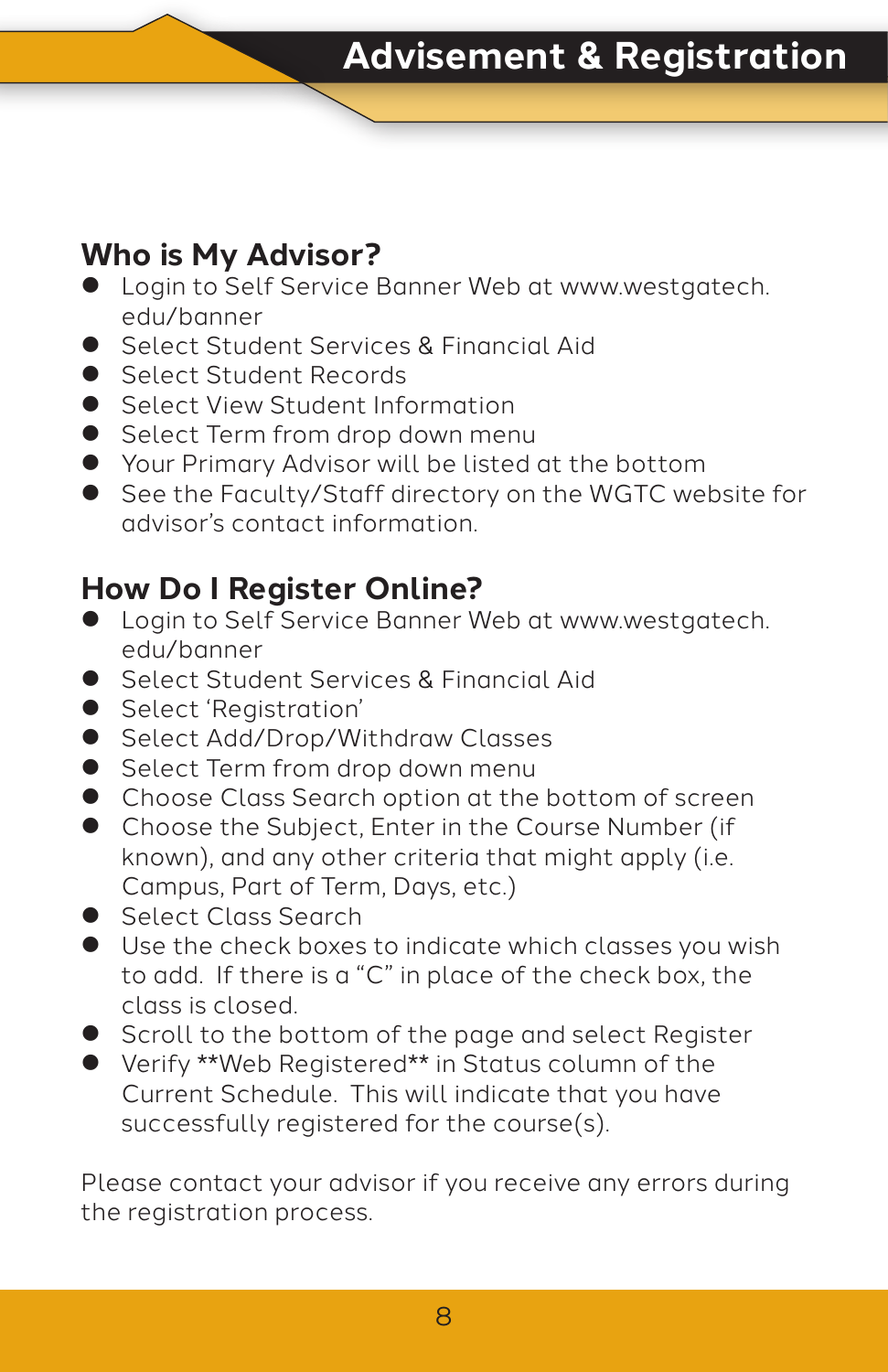### **How Do I Drop/Add/Withdraw From Classes?**

- **Login to Self Service Banner Web at www.westgatech.** edu/banner
- Select Student Services & Financial Aid
- Select 'Registration'
- Select Add/Drop/Withdraw Classes
- Select Term from drop down menu and Submit
- $\bullet$  If  $\bullet$ 
	- Dropping, Select Action and choose Drop/Delete web. *This can only be done during the Drop/Add Period at the beginning of the term.*
	- Withdrawing, Select Action and choose Withdraw. *This can only be done prior to the withdrawal date of the term.*
	- Adding, Under the Add Classes worksheet heading enter the CRN# for each class you wish to add. *This can only be done during the Drop/Add Period at the beginning of the term.*
	- Submit Changes

### **How Do I Print My Schedule?**

- $\bullet$  Login to Self Service Banner Web at www.westgatech. edu/banner
- Select Student Services & Financial Aid
- Select Registration
- Select Student Detail Schedule
- Select Term from drop down menu and Submit
- Print this page for a copy of your class schedule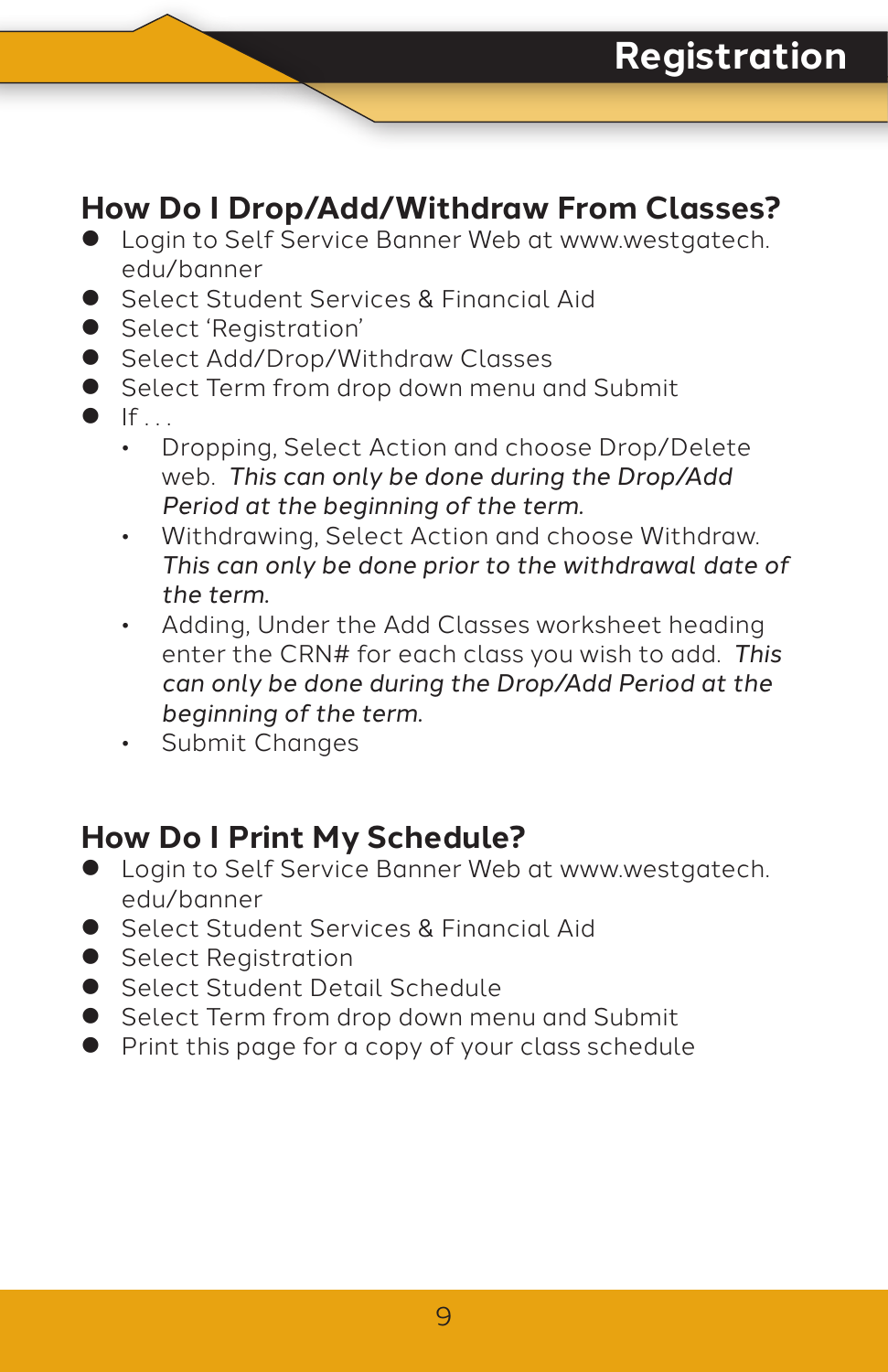### **What are My Financial Aid Requirements?**

- **•** Login to Self Service Banner Web at www.westgatech. edu/banner
- Select Student Services & Financial Aid
- **Select Financial Aid**
- Select My Eligibility
- Select Student Requirements
- **•** Select Aid Year and Submit
- $\bullet$  Check the screen for any outstanding requirements. If you have outstanding requirements simply select the required forms to print and submit to the Financial Aid Office.
- **•** After you submit all the required documentation to the Financial Aid Office it will be reviewed and verified.
- $\bullet$  Once the verification process is complete you will be notified.

### **Have I Been Awarded Financial Aid?**

- $\bullet$  Login to Self Service Banner Web at www.westgatech. edu/banner
- Select Student Services & Financial Aid
- Select Financial Aid
- Select My Award Information
- Select Award by Aid Year
- Select Aid Year and Submit
- You are now viewing a printable Financial Aid Award Package Letter by Aid Year. For any questions concerning your Financial Aid, please contact the Financial Aid Office.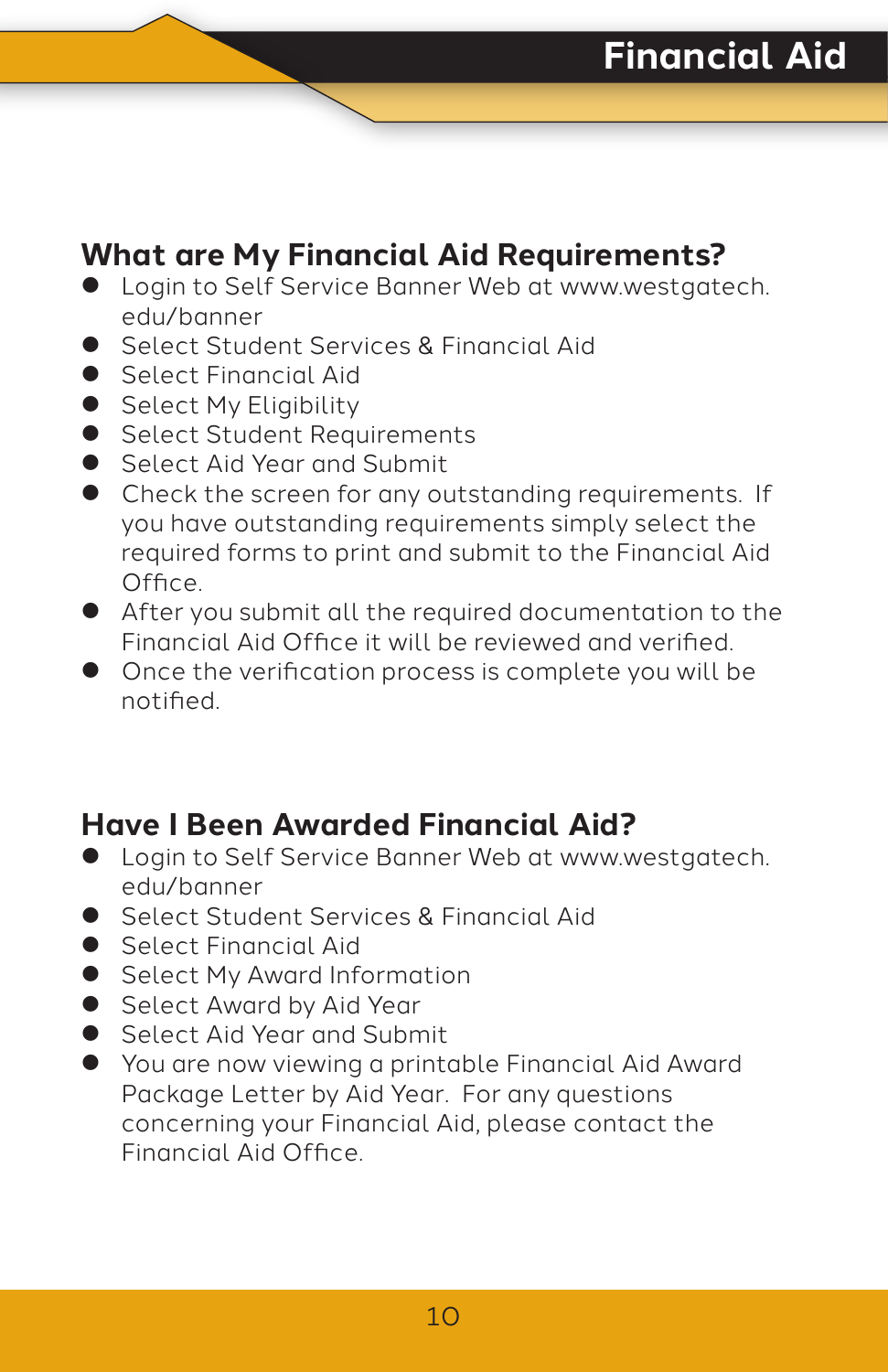### **How Do I Authorize My Financial Aid?**

- **•** Login to Self Service Banner Web at www.westgatech. edu/banner
- Select Student Services & Financial Aid
- Select Financial Aid Student Authorization
- **Authorize Pell Grant**
- Select "I Authorize This Transaction"

*\*This is a one-time only process.*

### **How Do I View Account Details?**

- **•** Login to Self Service Banner Web at www.westgatech. edu/banner
- Select Student Services & Financial Aid
- Select Student Records
- Select Account Detail by Term
- Select Term and Submit
- Refer to the Pay Online screen to view actual amount due.

### **How Do I Pay Online?**

- $\bullet$  Login to Self Service Banner Web at www.westgatech. edu/banner
- Select Student Services & Financial Aid
- Select Student Records
- Select Pay Online
- Select Term for Payment and Submit
- **•** Enter the amount in the Payment Amount field
- Select your Method of Payment
- **•** Enter your account information and Continue
- Verify the information entered is correct and Complete
- Print the next screen. It will serve as a receipt for this transaction.
- $\bullet$  You will receive an email receipt at the address provided with your payment information.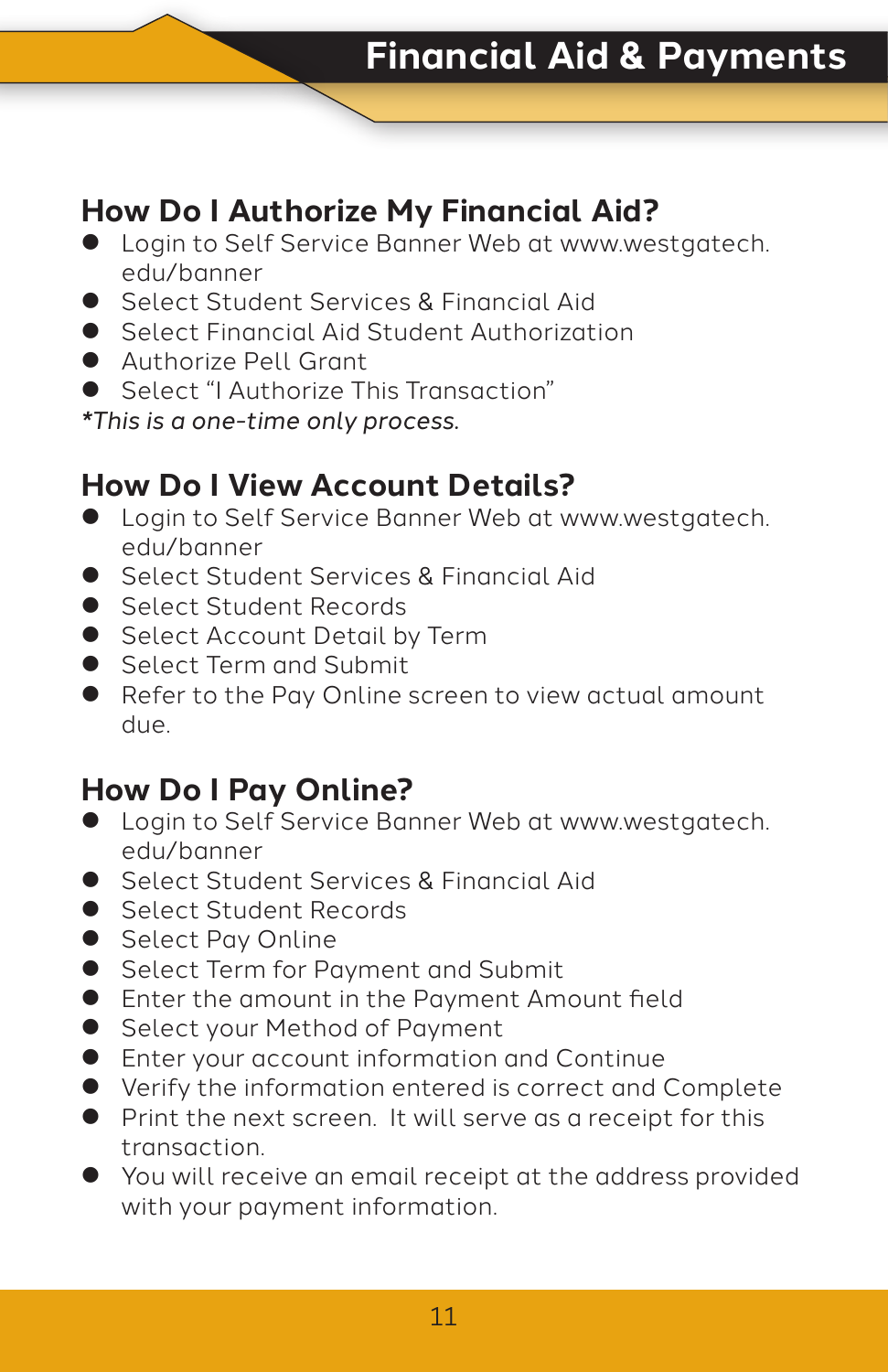### **How Do I Get My Refund?**

All you need to know about student refunds!

- First, look for the green envelope!
- Once it arrives, simply follow these steps to make your refund preference selection:
	- Visit MyOneMoney.com
	- Enter your Personal Code
	- Select how you'd like to receive your money
- **•** Your options for receiving your refunds are:
	- SAME BUSINESS DAY DEPOSIT TO A ONEACCOUNT - Money deposited to the account the same business day funds are released by WGTC to Higher One.
	- DEPOSIT TO ANOTHER ACCOUNT Money in two to three business days.
	- PAPER CHECK Money in five to seven business days.
- z Visit: MyOneMoney.com

### **How Do I Check My Grades?**

- **•** Login to Self Service Banner Web at www.westgatech.edu/banner
- Select Student Services & Financial Aid
- Select Student Records
- Select Final Grades
- Select Term from drop down menu and Submit